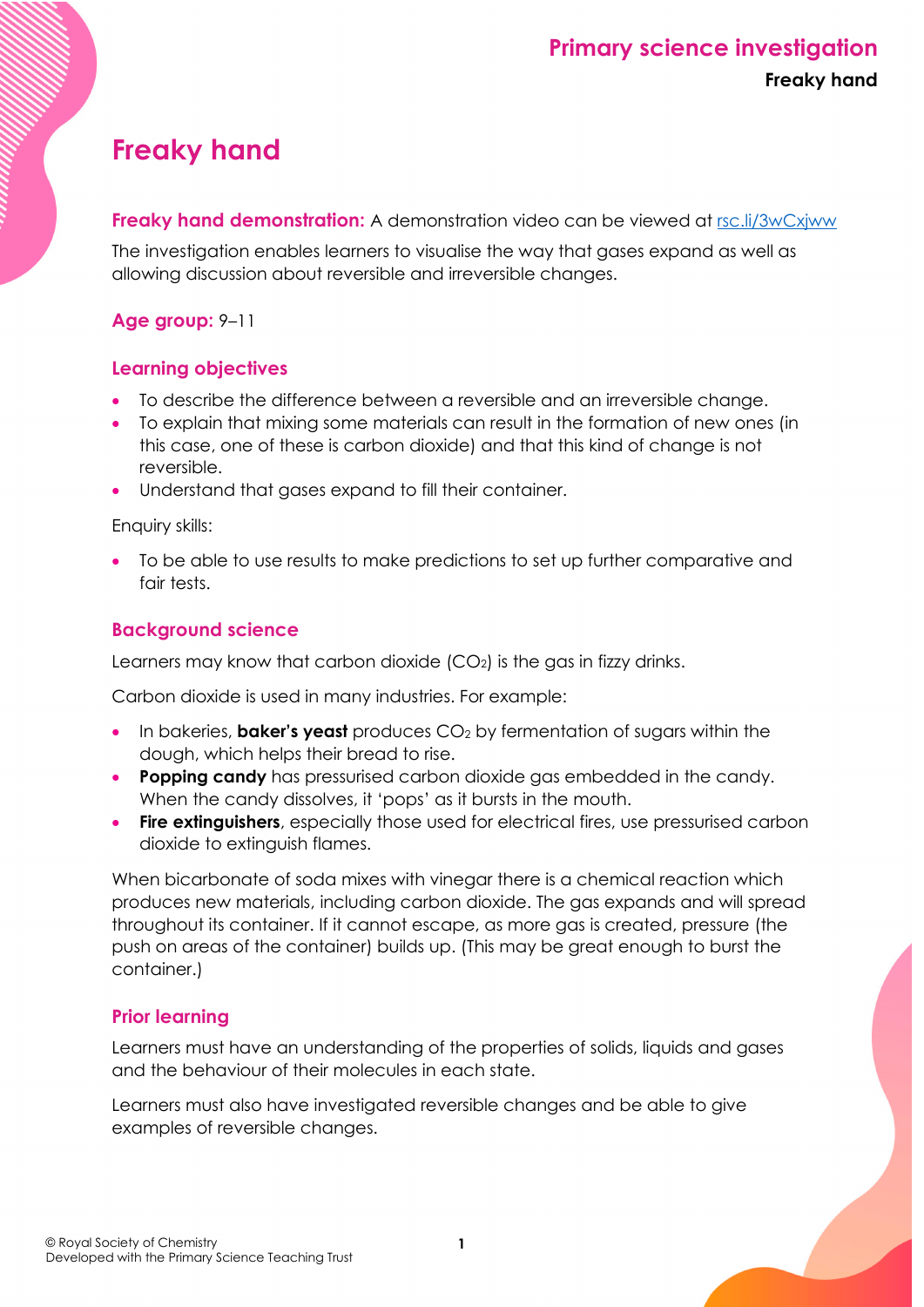#### **Links**

The creation of carbon dioxide using these ingredients is also used in the investigations [Bath bombs](https://rsc.li/3efldTq) and [Lava lamp.](https://rsc.li/36Ba0bO) Extinguishing a flame using carbon dioxide can be done in [Fire extinguisher.](https://rsc.li/3wOAQYN)

#### **Key words and definitions**

**Reversible change** – a change where no new materials are created and the original material can be recovered. Examples include melting, evaporating, freezing and dissolving.

**Irreversible change** – a chemical change where new materials are formed.

**Expand** – to move apart or get bigger.

**Gas** – a 'state of matter' where particles have high energy and large spaces between them. A gas takes the shape of the container it is in and will flow.

**Variable** – a condition or object that is observed or measured that could change during a science experiment, eg temperature or amount of substance.

Teachers may wish to hide the meanings/examples on the PowerPoint slide and discuss the learners' ideas first.

### **Equipment list**

- Disposable, stretch latex gloves (do not use washing up gloves) \*allergies
- Bicarbonate of soda
- Vinegar
- Teaspoon
- Small jam jar, cup or beaker (neck should be wide enough to give a tight seal with the gloves)

Latex gloves will be available at most supermarkets. However, you can also source medical gloves at pharmacies and through



school and online suppliers. If you have learners who are allergic to latex, use Nitrile or PVC gloves. Do not use washing up gloves, as they are too heavy for the experiment to work effectively.

#### **Method**

This experiment is simply an old party trick that the learners may have seen before. Before they see the freaky hand, ask the learners what they predict will happen when the vinegar and bicarbonate of soda mix together.

Start with a demonstration:

- **1.** Fill the jar with approximately 60 ml of vinegar (about 1/4 of a cup).
- **2.** Place two heaped teaspoonfuls (~15 g) of bicarbonate of soda into the fingers of the gloves.

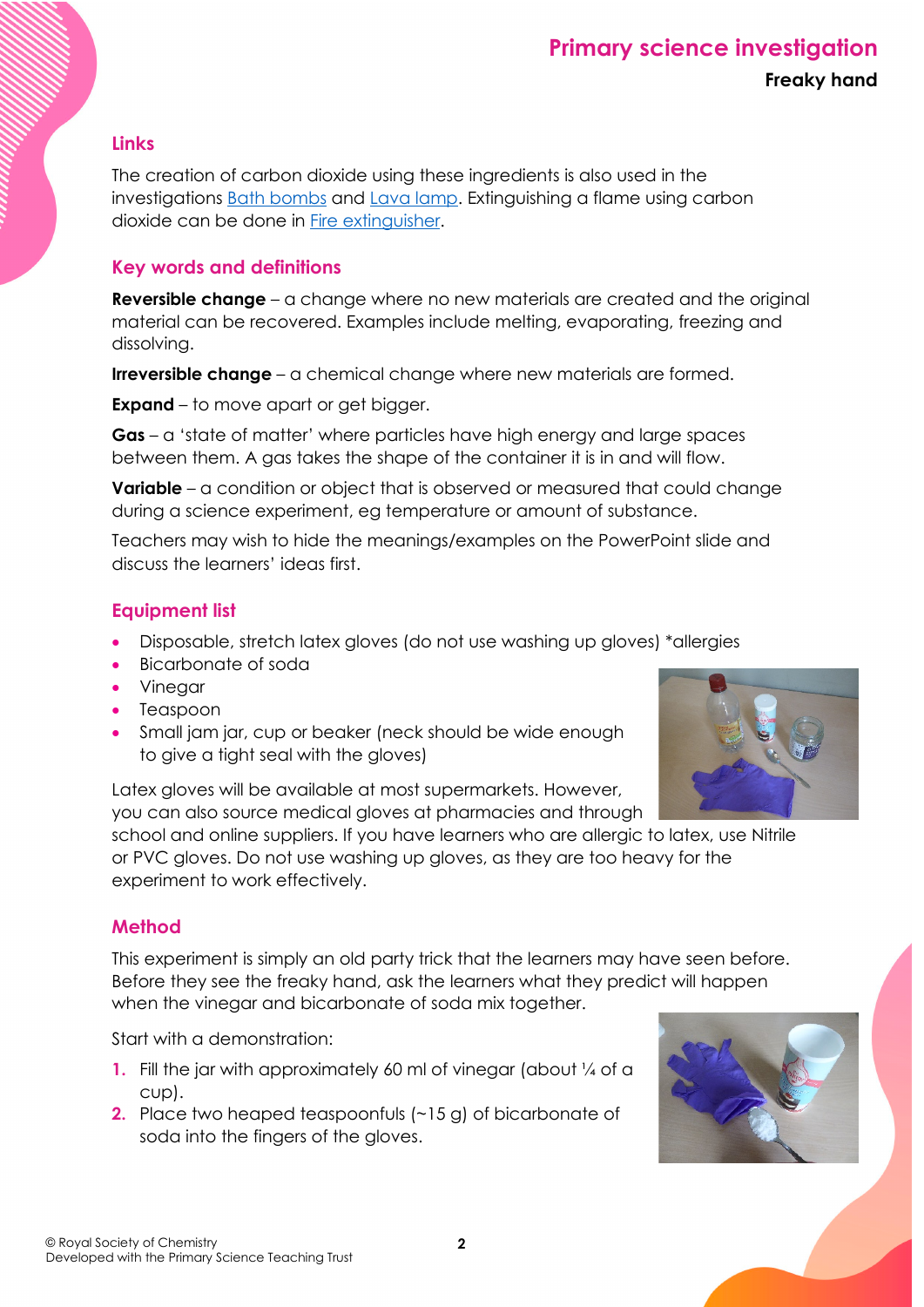**3.** Carefully place the bottom of the glove over the jar. Be careful not to spill any powder into the jar and make sure that the glove is tightly over the jar.



**4.** Tip the powder from the glove into the jar. You may need to shake each finger to release all the powder.



The glove should slowly inflate as the carbon dioxide gas is produced from the chemical reaction between the vinegar and the bicarbonate of soda.

NOTE: Depending on the size of the jar, you may need to experiment by adding more or less of each substance. If you add too much of each substance, the gas may exert so much pressure inside the glove that it bursts off the jar. If you do not have enough of each substance, there may not be enough gas produced to inflate the glove.



Carbon dioxide is produced in a number of everyday chemical reactions. Effervescent tablets, such as Alka Seltzer or fizzy vitamin tablets (which are designed to dissolve in water) also produce carbon dioxide and can be used to inflate a glove in the same way.

After seeing the demonstration, learners can discuss and plan their own investigations.

Explore with them which **variables** they could change and investigate. For example, could the amount of vinegar or bicarbonate of soda affect the amount of gas produced? This would be an excellent starting point for planning a pupil-led fair test. Support learners to carry out their own tests on a 'freaky hand'.

### **Question prompts**

- **1.** How do we know that a gas is produced? *When you add the powder, it starts to become foamy and fizzy. The hand will start to inflate.*
- **2.** Can you see any change to the liquid? *Once the foaming and fizzing stops you will see that the vinegar looks like fizzy juice. This is because there is carbon dioxide in the liquid.*